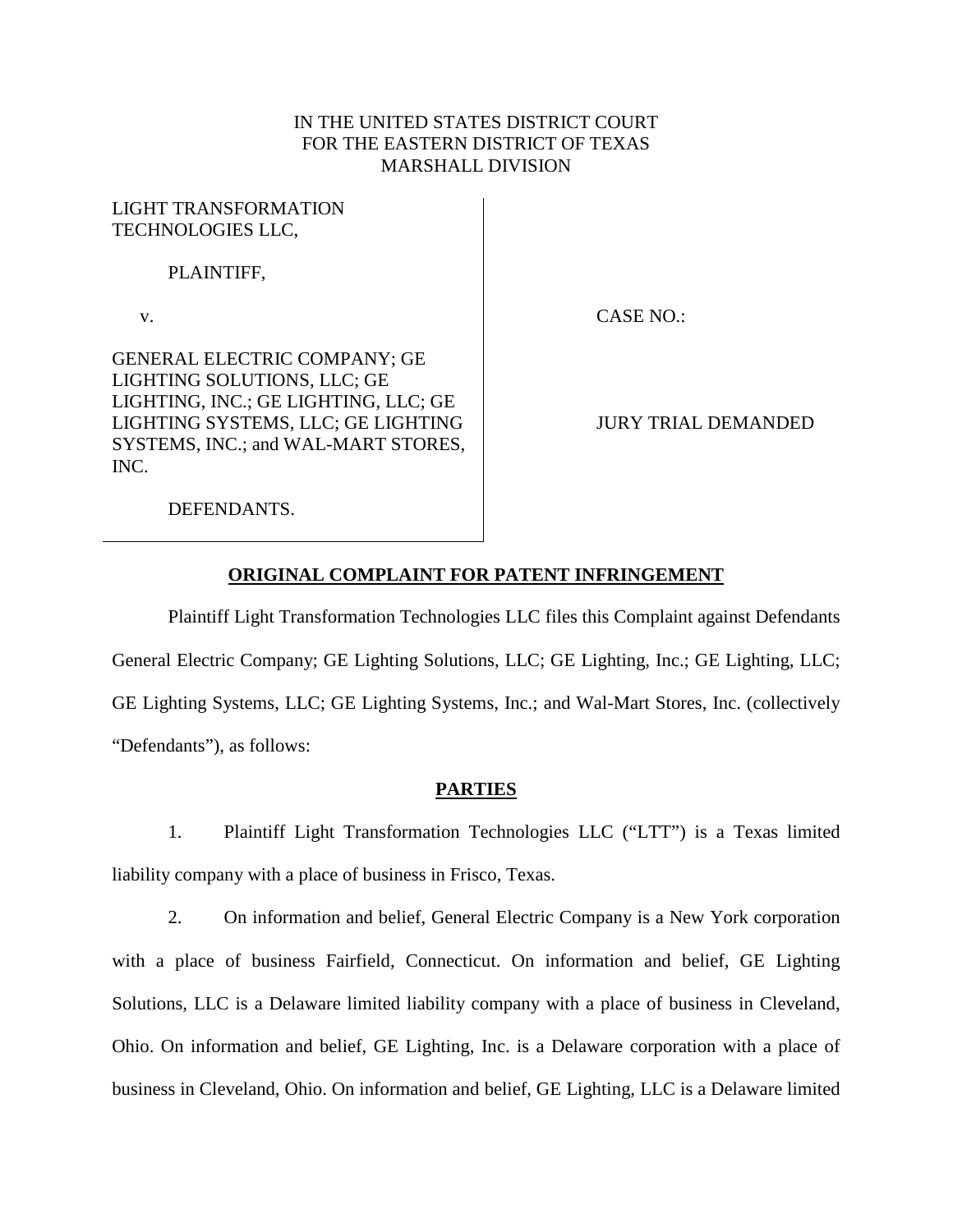liability company with a place of business in Cleveland, Ohio. On information and belief, GE Lighting Systems, LLC is a Delaware limited liability company with a place of business in Cleveland, Ohio. On information and belief, GE Lighting Systems, Inc. is a Delaware corporation with a place of business in Cleveland, Ohio. Hereinafter, General Electric Company; GE Lighting Solutions, LLC; GE Lighting, Inc.; GE Lighting, LLC; GE Lighting Systems, LLC; and GE Lighting Systems, Inc. are collectively referred to as "GE"

3. On information and belief, Wal-Mart Stores, Inc. ("Wal-Mart") is a Delaware corporation with a place of business in Bentonville, Arkansas.

#### **JURISDICTION AND VENUE**

4. This action arises under the patent laws of the United States, Title 35 of the United States Code. This Court has subject matter jurisdiction pursuant to 28 U.S.C. §§ 1331 and 1338(a).

5. On information and belief, Defendants are subject to this Court's specific and general personal jurisdiction, pursuant to due process and/or the Texas Long Arm Statute, due at least to its substantial business in this forum, including related to the infringements alleged herein. Further, on information and belief, Defendants, within this district, directly and/or through intermediaries, have advertised (including through websites), offered to sell, sold and/or distributed infringing products, and/or have induced the sale and use of infringing products.

6. Further, on information and belief, Defendants are subject to the Court's general jurisdiction, including from regularly doing or soliciting business, engaging in other persistent courses of conduct, and/or deriving substantial revenue from goods and services provided to persons or entities in Texas.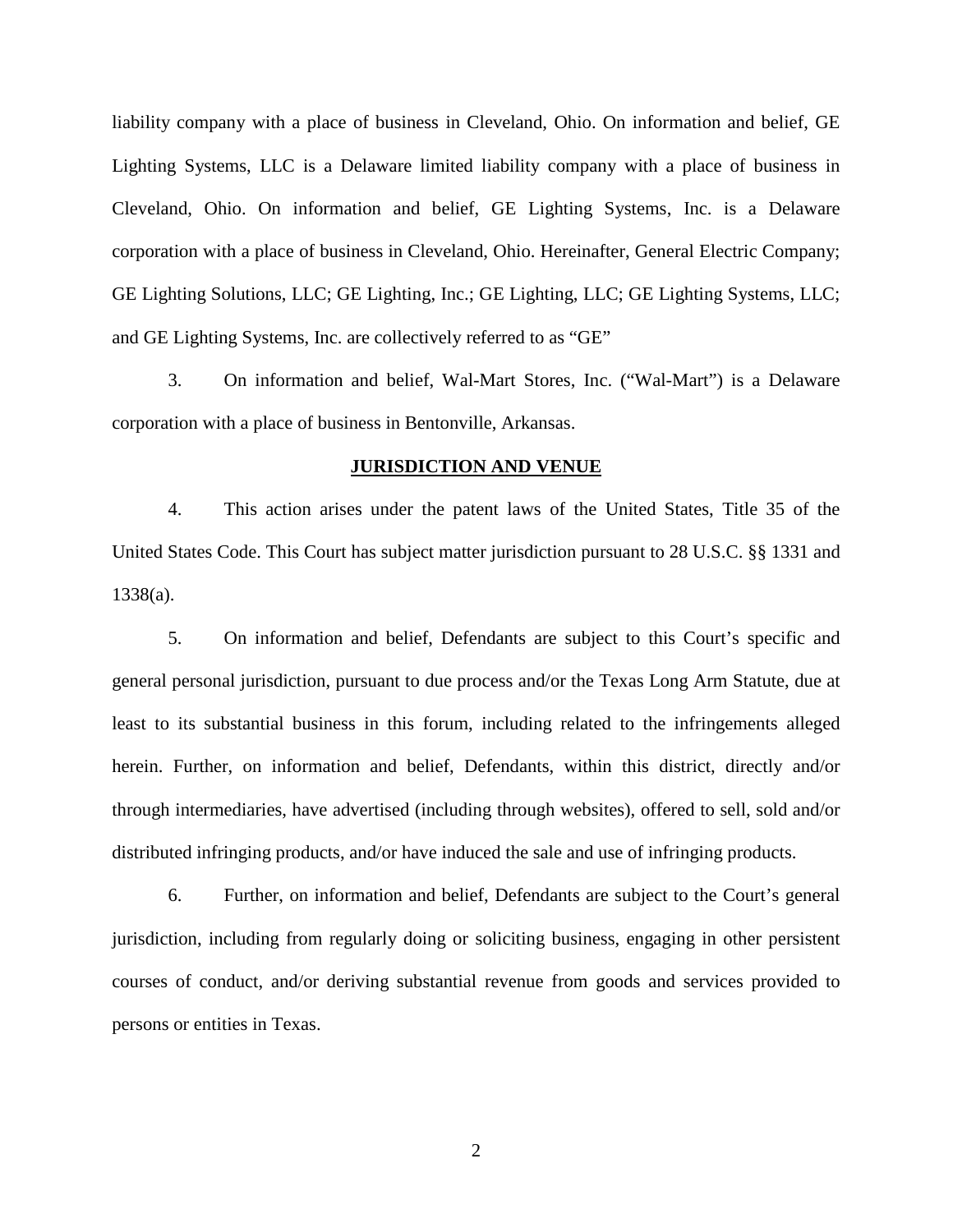7. Venue is proper in this district under 28 U.S.C. §§ 1391(b), 1391(c) and 1400(b). Without limitation, on information and belief, Defendants are subject to personal jurisdiction in this district. On information and belief, Defendants are subject to this Court's specific and general personal jurisdiction in this district, pursuant to due process and/or the Texas Long Arm Statute, due at least to its substantial business in this district, including related to the infringements alleged herein. Further, on information and belief, Defendants, within this district, directly and/or through intermediaries, have advertised (including through websites), offered to sell, sold and/or distributed infringing products, and/or have induced the sale and use of infringing products. Further, on information and belief, Defendants is subject to the Court's general jurisdiction in this district, including from regularly doing or soliciting business, engaging in other persistent courses of conduct, and/or deriving substantial revenue from goods and services provided to persons or entities in this district.

## **COUNT I INFRINGEMENT OF U.S. PATENT NO. 8,220,959**

8. LTT is the exclusive licensee of United States Patent No. 8,220,959 (the "'959 Patent"), entitled "HIGHLY EFFICIENT LUMINAIRE HAVING OPTICAL TRANSFORMER PROVIDING PRECACLULATED ANGULAR INTENSITY DISTRIBUTION AND METHOD THEREFORE." The '959 patent was duly and legally issued on July 17, 2012.

9. As exclusive licensee, LTT holds all substantial rights in and to the '959 patent, including, without limitation, the exclusive right to grant sublicenses, to sue for and collect past, present and future damages, and the exclusive right to seek and obtain injunctive relief or any other relief for infringement of the '959 patent. Accordingly, LTT has standing to bring this lawsuit for infringement of the '959 patent.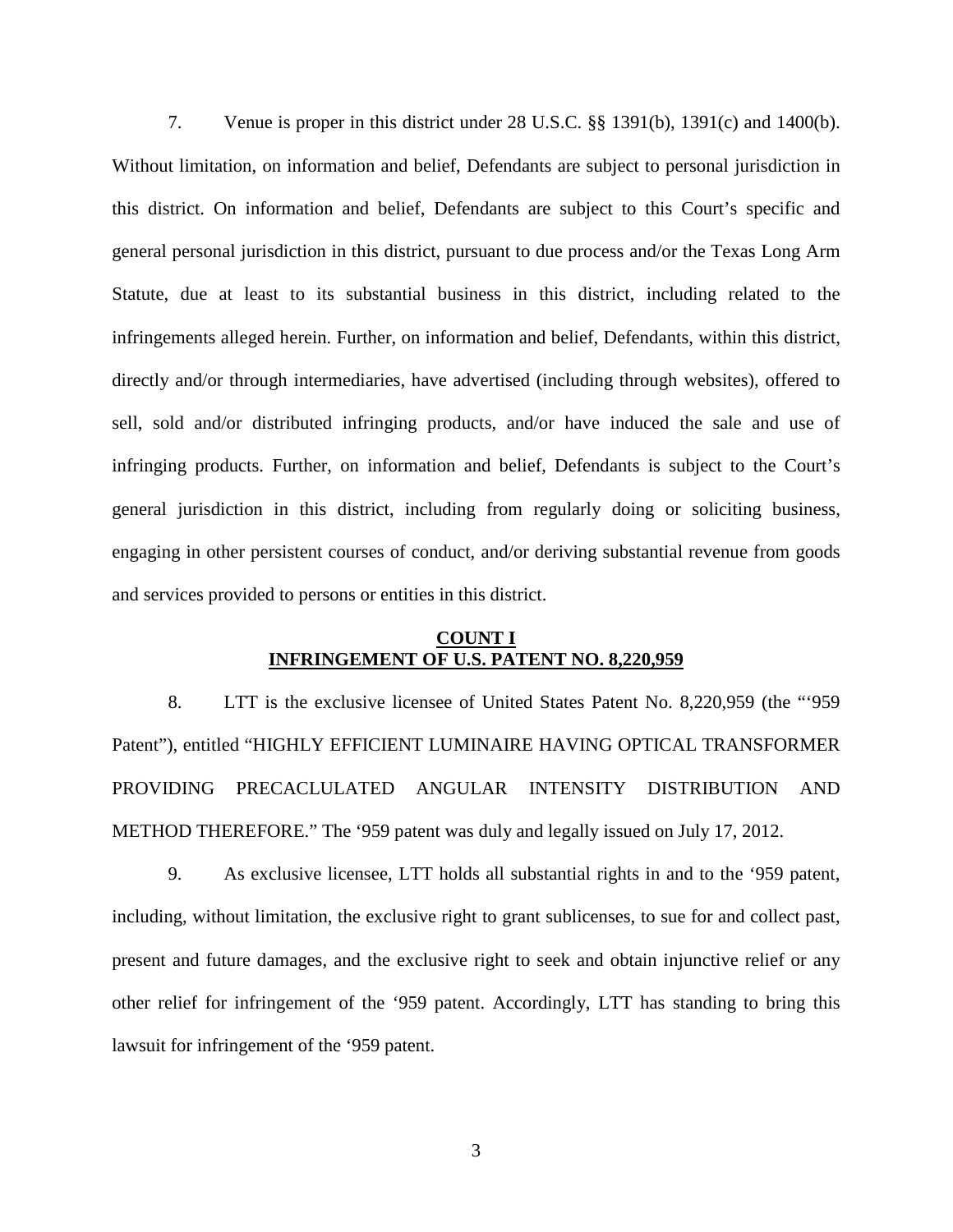10. On information and belief, GE has been and now is infringing the '959 patent by actions comprising making, using, selling, offering for sale and/or importing LED light bulbs and similar lighting devices, such as the GE PAR30 LED Light Bulb, GE PAR20 LED Light Bulbs, GE MR16 Light Bulbs and similar LED light bulbs, that contain light transformers comprising (a) a first end that receives light from a light source; (b) a second end, located on an opposite end of the light transformer from the first end, that outputs the received light; (c) a first member, located on a third end of the light transformer between the first end and the second end, that has an outer wall comprising a total internal reflection surface that redirects and redistributes the received light in a direction of the second end; (d) a first opening located at an end of the first member that is substantially perpendicular to the axis of light direction; (e) a second member located on a fourth end of light transformer, the fourth end located on an opposite end of the light transformer from the third end, between the first end and the second end, the second member having an outer wall comprising a total internal reflection surface which redirects and redistributes the received light in a direction of the second end; (f) a second opening located at an end of the second member, the second opening being substantially perpendicular to the axis of light direction, the second opening further being symmetrical across the axis of light direction with the first opening; (g) and an aspheric lens located between the first and the second members, the aspheric lens having an input side on the first end of light transformer and an output side on the second end of light transformer, the output side of aspheric lens located between the first and the second openings.

11. On information and belief, Wal-Mart has been and now is infringing the '959 patent by actions comprising using, selling, offering for sale and/or importing LED light bulbs and similar lighting devices, such as the GE PAR30 LED Light Bulb, Feit Electric PAR38 LED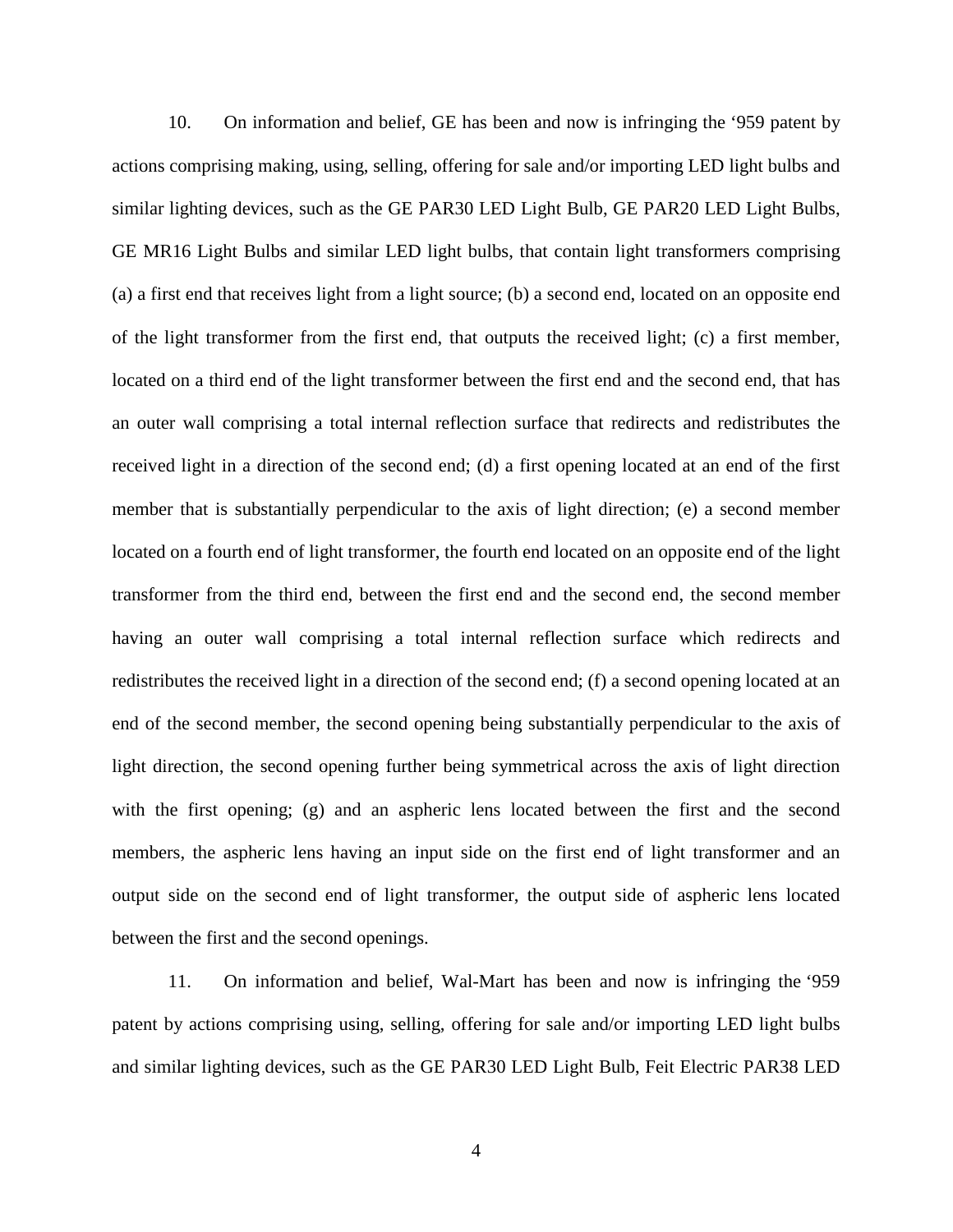Light Bulb, Feit Electric PAR20 LED Light Bulb and similar LED light bulbs, that contain light transformers comprising (a) a first end that receives light from a light source; (b) a second end, located on an opposite end of the light transformer from the first end, that outputs the received light; (c) a first member, located on a third end of the light transformer between the first end and the second end, that has an outer wall comprising a total internal reflection surface that redirects and redistributes the received light in a direction of the second end; (d) a first opening located at an end of the first member that is substantially perpendicular to the axis of light direction; (e) a second member located on a fourth end of light transformer, the fourth end located on an opposite end of the light transformer from the third end, between the first end and the second end, the second member having an outer wall comprising a total internal reflection surface which redirects and redistributes the received light in a direction of the second end; (f) a second opening located at an end of the second member, the second opening being substantially perpendicular to the axis of light direction, the second opening further being symmetrical across the axis of light direction with the first opening; (g) and an aspheric lens located between the first and the second members, the aspheric lens having an input side on the first end of light transformer and an output side on the second end of light transformer, the output side of aspheric lens located between the first and the second openings.

## **COUNT II INFRINGEMENT OF U.S. PATENT NO. 6,951,418**

12. LTT is the exclusive licensee of United States Patent No. 6,951,418 (the "'418 Patent"), entitled "HIGHLY EFFICIENT LUMINAIRE HAVING OPTICAL TRANSFORMER PROVIDING PRECALCULATED ANGULAR INTENSITY DISTRIBUTION AND METHOD THEREFORE." The '418 patent was duly and legally issued on October 4, 2005.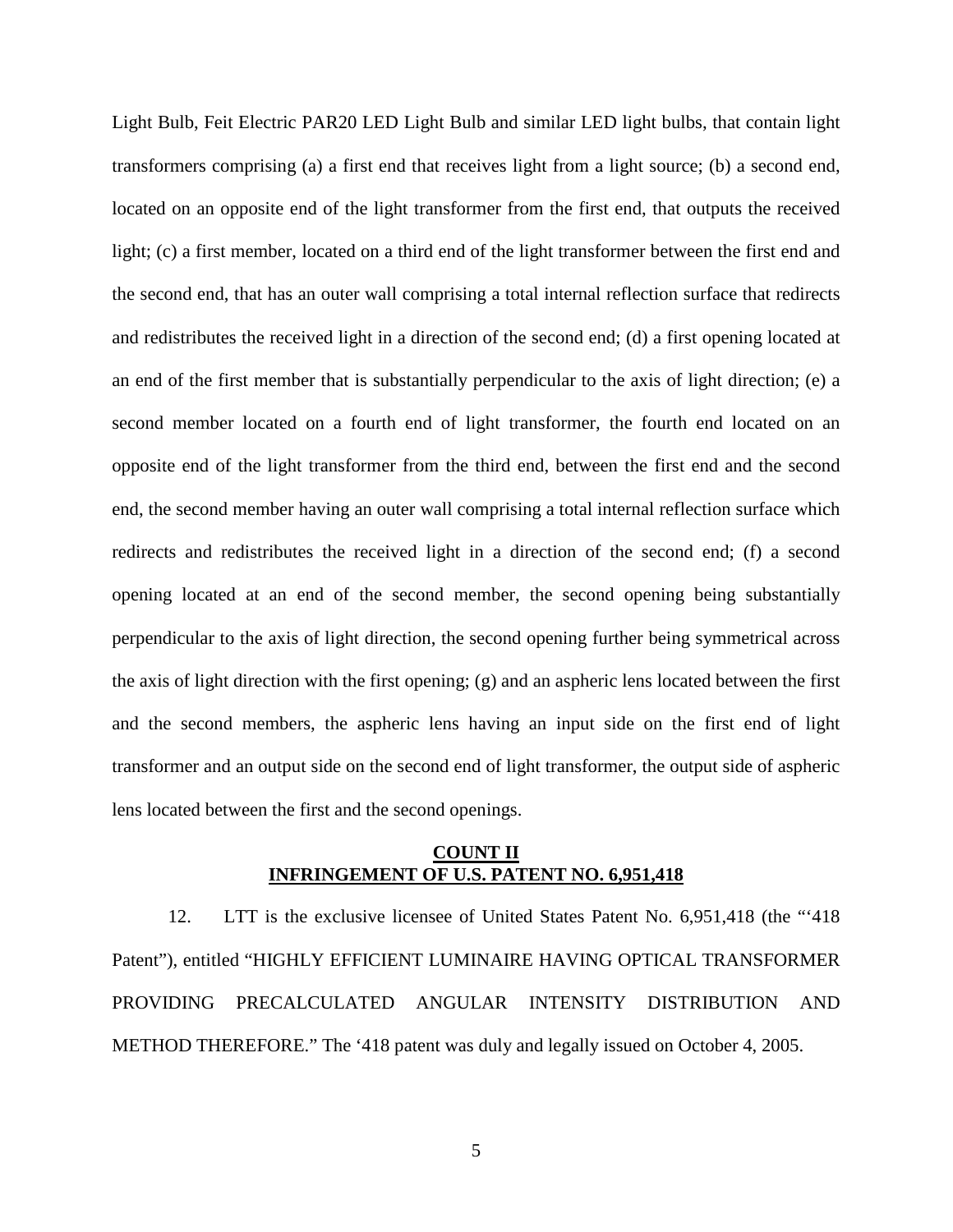13. As exclusive licensee, LTT holds all substantial rights in and to the '418 patent, including, without limitation, the exclusive right to grant sublicenses, to sue for and collect past, present and future damages, and the exclusive right to seek and obtain injunctive relief or any other relief for infringement of the '418 patent. Accordingly, LTT has standing to bring this lawsuit for infringement of the '418 patent.

14. On information and belief, Wal-Mart has been and now is infringing the '418 patent by actions comprising using, selling, offering for sale and/or importing LED light bulbs and similar lighting devices, such as the Feit Electric Chandelier LED light bulb and similar LED light bulbs, that comprise (a) a housing; (b) a light assembly supported by the housing, the light assembly including  $(b)(i)$  a light source for emitting light;  $(b)(ii)$  and a light pipe having a first end in close association with the light source for coupling the light thereinto, and a second end opposite the first end from which the light is dispersed; (b)(iii) and a light transformer between the first end and the second end of the light pipe in close proximity to the second end with a transformer axis coaxial to the longitudinal axis of the light pipe, the light transformer having a curved conical reflective surface that redirects and redistributes light received from the light source, wherein the light transformer provides an omnidirectional pattern in a horizontal plane with precalculated angular luminous intensity distribution in a vertical plane.

## **COUNT III INFRINGEMENT OF U.S. PATENT NO. 6,543,911**

15. LTT is the exclusive licensee of United States Patent No. 6,543,911 (the "'911 Patent"), entitled "HIGHLY EFFICIENT LUMINAIRE HAVING OPTICAL TRANSFORMER PROVIDING PRECALCULATED ANGULAR INTENSITY DISTRIBUTION AND METHOD THEREFORE." The '911 patent was duly and legally issued on April 8, 2003.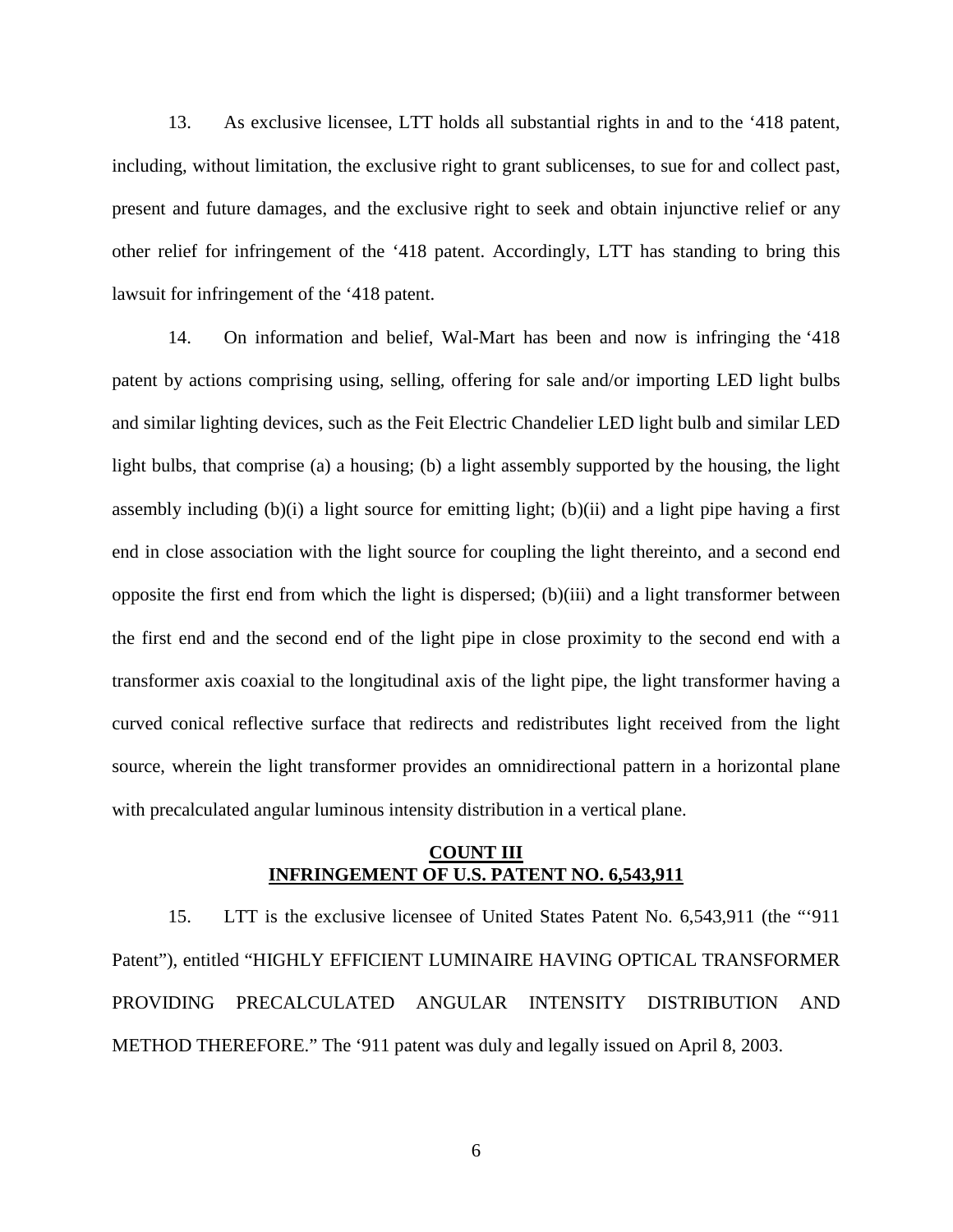16. As exclusive licensee, LTT holds all substantial rights in and to the '911 patent, including, without limitation, the exclusive right to grant sublicenses, to sue for and collect past, present and future damages, and the exclusive right to seek and obtain injunctive relief or any other relief for infringement of the '911 patent. Accordingly, LTT has standing to bring this lawsuit for infringement of the '911 patent.

17. On information and belief, GE has been and now is infringing the '911 patent by actions comprising making, using, selling, offering for sale and/or importing LED light bulbs and similar lighting devices, such as the GE MR16 LED Light Bulb and similar LED light bulbs, that contain light transformers comprising (a) a first end that receives light from the light source; (b) a second end that outputs the received light, the second end located on an opposite end of the light transformer from the first end; (c) a first member located on a third end of the light transformer between the first end and the second end, wherein the first member has an outer wall comprising a total internal reflection surface that redirects and redistributes the received light in a direction of the second end; (d) a first planar light transformer window located at an end of the first member, the first planar light transformer window being substantially perpendicular to the axis of light direction; a second member located on a fourth end of light transformer, the fourth end located on an opposite end of the light transformer from the third end, between the first end and the second end, the second member having an outer wall comprising a total internal reflection surface which redirects and redistributes the received light in a direction of the second end; (e) a second planar light transformer window located at an end of the second member, the second planar light transformer window being substantially perpendicular to the axis of light direction, the second planar light transformer window further being symmetrical across the axis of light direction with the first planar light transformer window; (f) and an aspheric lens located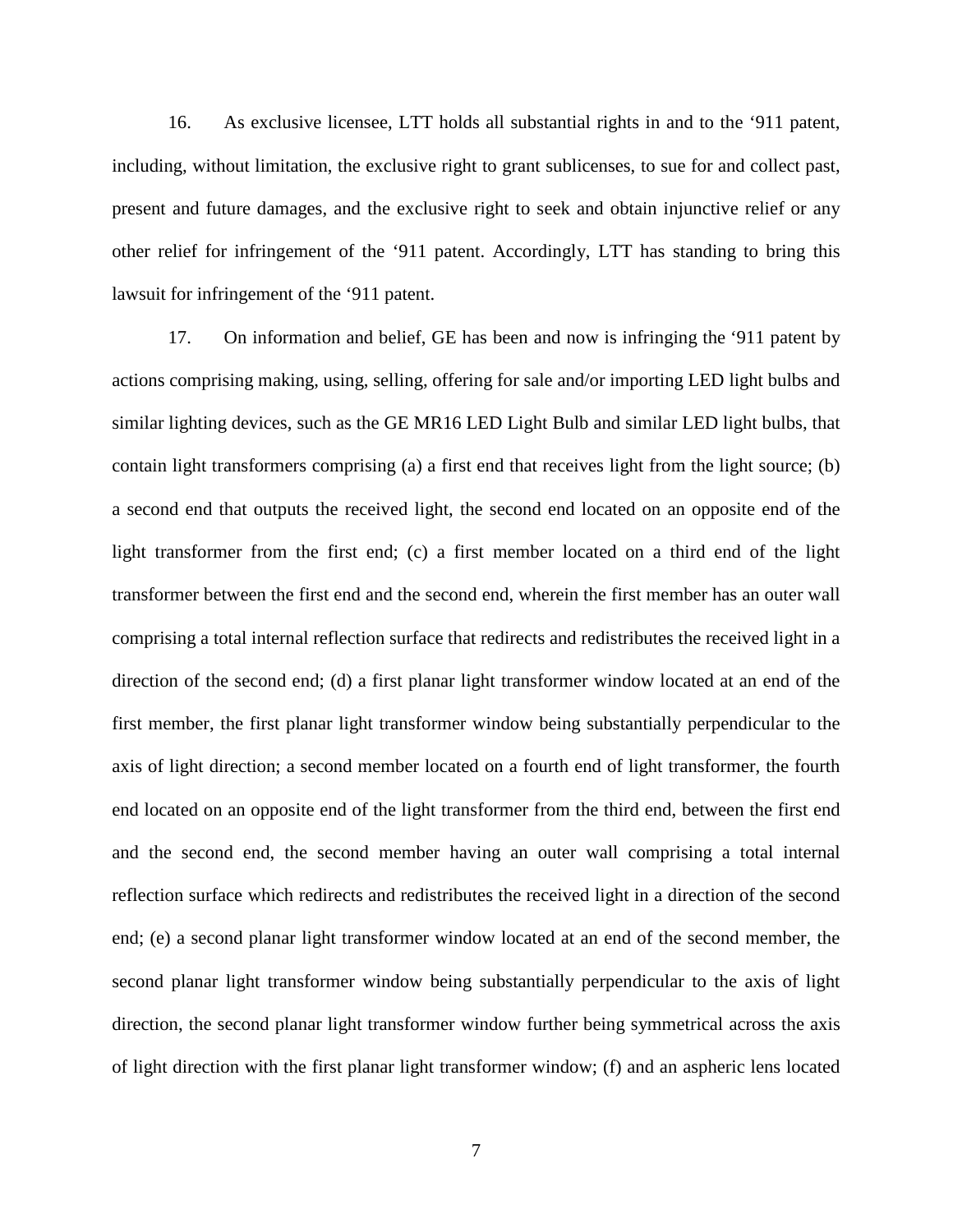between the first and the second members, the aspheric lens having an input side on the first end of light transformer and an output side on the second end of light transformer, the output side of aspheric lens located between the first and the second planar light transformer windows.

18. Further*,* on information and belief, Wal-Mart has been and now is infringing the '911 patent by actions comprising using, selling, offering for sale and/or importing LED light bulbs and similar lighting devices, such as the Feit Electric Chandelier LED light bulb and similar LED light bulbs, that comprise (a) a single light source that emits light; (b) a light transformer having a curved conical reflective surface, the reflective surface reflecting most of the light emitted by the light source, said light source located on cone axis on or close to cone vertex; and (c) an light transformer window that transmits the light to the exterior of the light transformer, said transmitted light having a pattern determined by a precalculated angular luminous intensity distribution of high efficiency, wherein the light transformer window forms a truncated cone with the light transformer.

19. As a result of Defendants' infringing conduct with respect to the foregoing three patents, Defendants have damaged LTT. Defendants are liable to LTT in an amount that adequately compensates LTT for their infringement, which, by law, can be no less than a reasonable royalty.

#### **JOINDER**

20. Joinder of GE and Wal-Mart is proper under 35 U.S.C. § 299, at least due to Wal-Mart' selling and/or offering for sale of the foregoing GE branded accused products which are made, used, sold, offered for sale, and/or imported by GE.

#### **PRAYER FOR RELIEF**

WHEREFORE, LTT respectfully requests that this Court enter: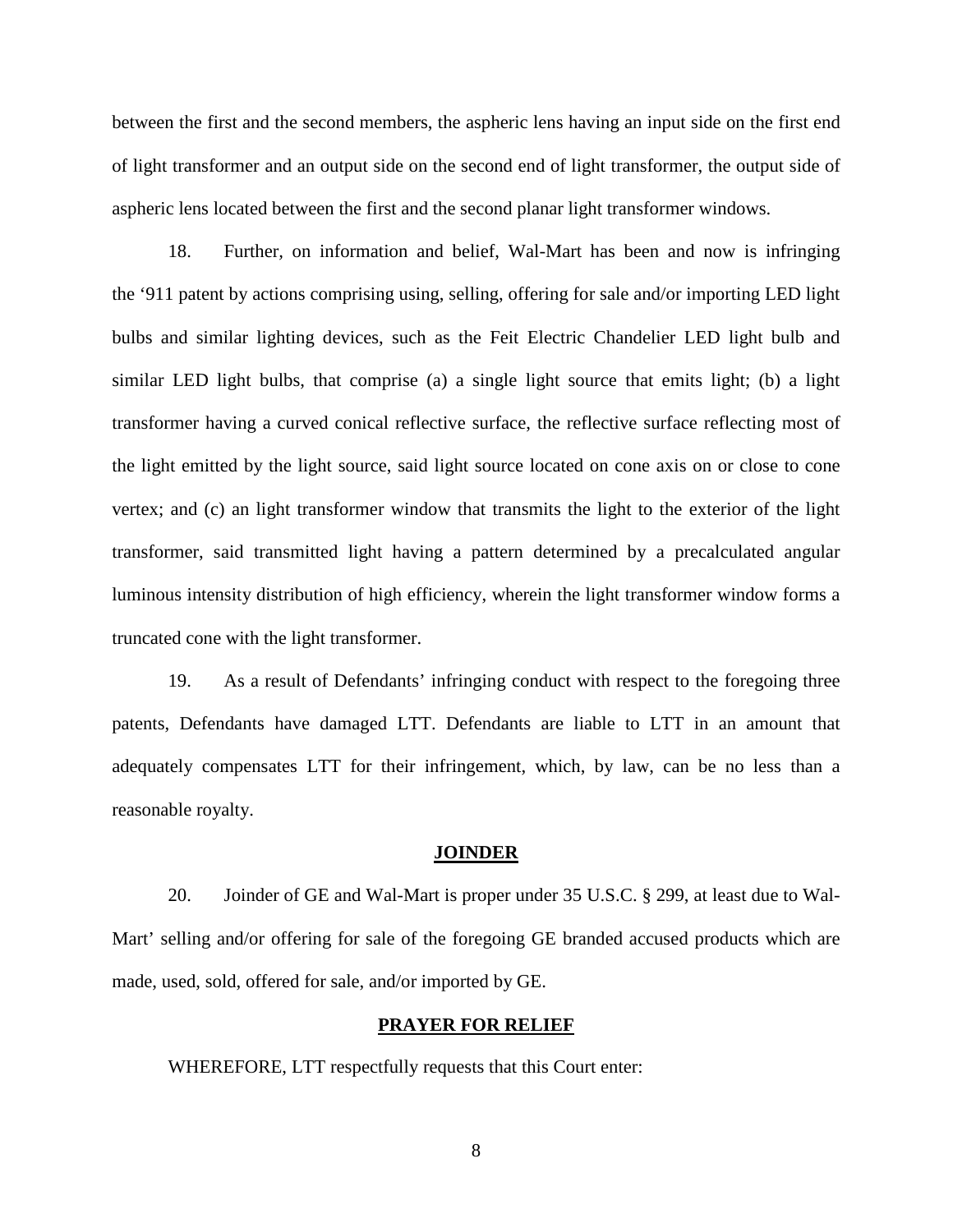1. A judgment in favor of LTT that GE has infringed the '959, and '911 Patents, and that Wal-Mart has infringed the '959, '418, and '911 Patents;

2. A permanent injunction enjoining GE, and its officers, directors, agents, servants, affiliates, employees, divisions, branches, subsidiaries, parents, and all others acting in active concert therewith from infringing the '959 and '911 Patents; and enjoining Wal-Mart, and its officers, directors, agents, servants, affiliates, employees, divisions, branches, subsidiaries, parents, and all others acting in active concert therewith from infringing the '959, '911, and '418 Patents

3. A judgment and order requiring GE to pay LTT its damages, costs, expenses, fees and prejudgment and post-judgment interest for its infringement of the '959 and '911 Patents as provided under 35 U.S.C. §§ 284 and/or 285; and requiring Wal-Mart to pay LTT its damages, costs, expenses, fees and prejudgment and post-judgment interest for its infringement of the '959, '418, and '911 Patents as provided under 35 U.S.C. §§ 284 and/or 285; and

4. Any and all other relief to which LTT may show itself to be entitled.

### **DEMAND FOR JURY TRIAL**

Pursuant to Rule 38 of the Federal Rules of Civil Procedure, LTT requests a trial by jury of any issues so triable by right.

December 28, 2012 Respectfully submitted,

By: /s/ *Henry M. Pogorzelski* Henry M. Pogorzelski – Lead Counsel Texas Bar No. 24007852 Michael J. Collins Texas Bar No. 04614510 John J. Edmonds Texas State Bar No. 789758